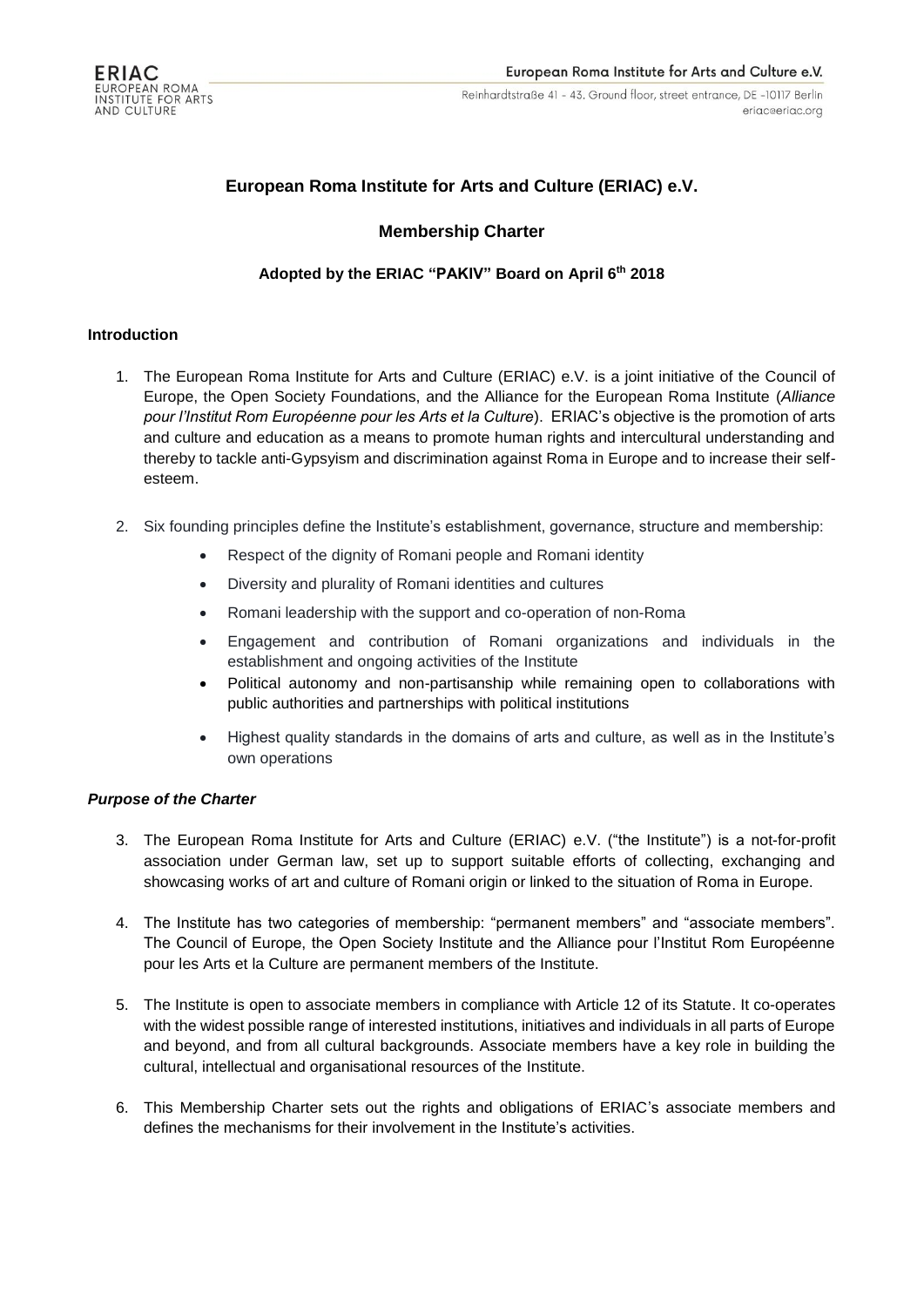

#### *Criteria for associate membership*

- 7. Associate membership of the Institute is open to Roma and non-Roma artists, cultural managers, interested individuals, civil society organisations, and private sector companies wishing to support the Institute, sharing its aims and values, and embracing the six founding principles. Applications are accepted from legal and natural persons.
- 8. Associate membership can be obtained by filing an online or written application with the Executive Director of the Institute. Associate membership becomes effective after confirmation.

#### *Thematic sections*

- 9. Associate members are asked to subscribe to thematic sections, according to their preferences and experience. Associate members can subscribe to more than one section.
- 10. The initial thematic sections are:
	- Arts and culture
	- Media and information in the fields of arts and culture
	- History and commemoration
	- Research and publication in the fields of arts and culture.
- 11. After consultation with the associate members, the Board is entitled to adapt thematic sections within the framework of arts and culture.

#### *Rights*

- 12. To the extent possible, associate members will be involved in the Institute's programme of activities. Associate members are invited to suggest cultural and artistic initiatives and partnerships.
- 13. Through its presence on the web and in social media, the Institute will provide associate members with a platform for the exchange of ideas and expertise.
- 14. Associate members have access to the knowledge base of the Institute.
- 15. Associate members have the right to display the logo and name of the Institute in their own cultural activities, according to the conditions set by the Institute. The Executive Director will provide standard artwork and display material on the Institute to interested associate members.
- 16. Associate members have the right to participate in the General Assembly.

#### *Responsibilities*

- 17. ERIAC's associate members agree to be bound by the Institute's Statute and Membership Charter, and to promote its aims and values, and respect the Institute's six founding principles. They agree to uphold and enhance the reputation of the Institute, and to support the implementation of its programmes.
- 18. The associate members agree to respect and follow the Institute's internal policies and regulations.